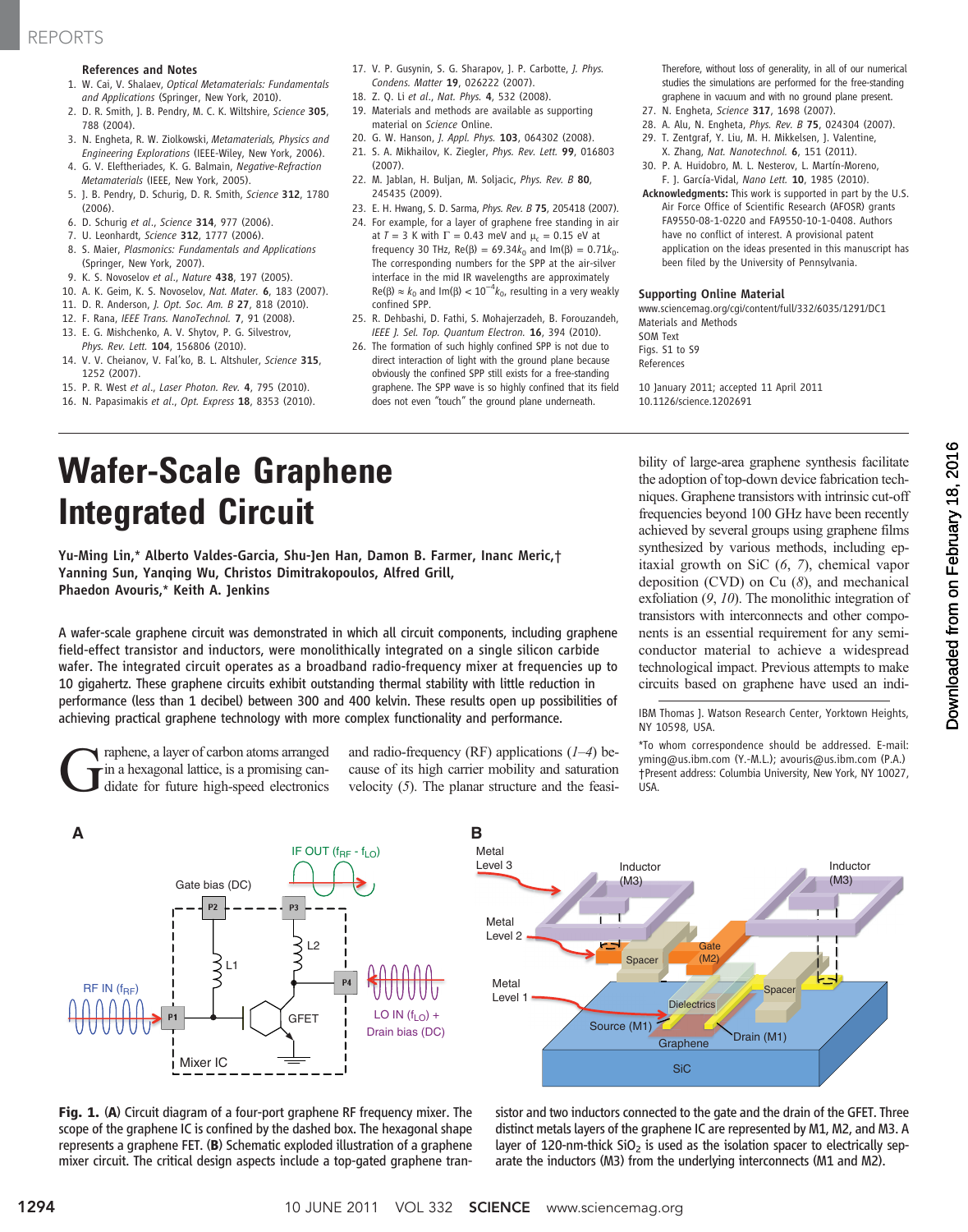vidual graphene transistor connected to external passive elements  $(11-13)$ . Such heterogeneous circuitry inevitably results in degraded performance dominated by interconnects and parasitics rather than the intrinsic properties of graphene device. For example, Wang et al. demonstrated an RF frequency mixer operating at a few tens of megahertz based on a single graphene transistor  $(12)$ .

Despite recent progress in graphene synthesis and device performance, scalable integration of graphene into a practical circuit remains challenging. The key difficulties stem from the distinct materials properties of graphene with respect to those of conventional semiconductors, such as a different ohmic contact formation mechanism (14), poor adhesion with metals and oxides (15, 16), and its vulnerability to damage in plasma processing. Thus, bridging the technological gap between a single device and a practical graphene circuit on the wafer scale requires innovative integration processes and circuit designs. Here, we describe wafer-scalable processes that have been developed to fabricate arrays of graphene analog circuits, each consisting of one graphene transistor and two inductors, all compactly integrated on a single SiC substrate. The entire integrated circuit  $(IC)$ , including the contact pads, is less than 1 mm<sup>2</sup>,



Fig. 2. Images of graphene ICs. (A) Scanning electron image of a top-gated, dual-channel graphene transistor used in the mixer IC. The gate length is 550 nm and the total channel width, including both channels, is 30  $\mu$ m. Scale bar, 2  $\mu$ m. (B) Optical image of a completed graphene mixer including contact pads. The gound-signal-ground configuration is implemented for the probe pads suitable for direct RF testing. Scale bar,  $100 \mu m$ .

and successful integration is verified by operating it as an RF mixer at a designated gigahertz frequency range.

The previously demonstrated frequency multipliers and mixers using graphene field-effect transistors (GFETs) were based on the ambipolar transport characteristics of CVD and exfoliated graphene  $(11-13)$ . The mixer circuit design exploits a general gate-driven and drain-driven current modulation behavior in GFETs that can be used in both ambipolar and unipolar devices. Mixers are electrical circuits used for frequency conversion and are critical components in modern RF communication systems. Two high-frequency signals, an RF signal at a frequency  $f_{\rm RF}$  and a local oscillator (LO) signal at a frequency  $f_{\text{LO}}$ , are



Fig. 3. (A) The drain current  $I_d$  of a 550-nm-gatelength graphene FET as a function of gate voltage  $V<sub>a</sub>$  at a drain bias of 1.6 V with the source electrode grounded. The current shown was normalized with respect to the total channel width. The device conductance  $g_m$  is shown on the right axis. (B) The measured drain current  $I_d$  as a function of drain bias of the graphene FET for various top-gate voltages. (C) Distribution of peak  $g<sub>m</sub>$  of graphene FETs, all of the same gate length of 550 nm and fabricated on the same wafer.

applied to the gate and the drain of the GFET through port P1 and port P4, respectively (Fig. 1A). The graphene transistor is modulated by both signals and produces a drain current that contains the mixed frequencies, the sum ( $f_{\text{RF}} + f_{\text{LO}}$ ), and the difference ( $f_{\text{RF}} - f_{\text{LO}}$ , the intermediate frequency  $f_{\text{IF}}$ ) of the input frequencies. The integrated inductors complement the graphene FET to form an integrated RF mixer. Inductor L1 resonates out the parasitic capacitances from the input RF pad and the gate of the graphene FET, while inductor L2 provides an input match to the LO signal and acts as a low-pass filter between the drain of the FET and the output port P3. In practice (e.g., in a radio receiver application), frequencies of the RF and LO input signals differ by only a small amount, and the output signal component of interest is  $f_{IF}$ .

Graphene circuits were fabricated on a semiinsulating SiC wafer. A two- or three-layer graphene film was epitaxially grown on the Si face of the SiC substrate at temperatures above 1400°C  $(17–19)$ , as confirmed by Raman spectroscopy and optical absorption measurements (see fig. S1 in the supporting online material). Fabrication of the graphene IC began with top-gated, two-finger graphene FETs (Fig. 2A), followed by integration with on-chip inductors. To form the active channel of the transistor, we spin-coated the graphene-SiC wafer with a layer of 140-nm-thick PMMA [poly(methyl methacrylate)] followed by a layer of 20-nm-thick HSQ (hydrogen silsesquioxane). The FET channel was defined by e-beam lithography (EBL); the surrounding graphene was removed by an oxygen plasma with the exposed HSQ film as the protecting mask. The HSQ-PMMA stack over the channel region was subsequently removed by acetone.

The removal of graphene film on SiC outside of the active channel region was critical to achieve good adhesion of thick metals in the subsequent deposition processes. The ohmic source and drain contacts, contact pads, and gate electrode were all made of the same metal stack of 20-nm Pd, 40-nm Au. The gate length was 550 nm and the distance between source and drain contacts was 600 nm. The gate dielectric was deposited by evaporating two 2-nm layers of Al metal onto the graphene channel that were then oxidized at elevated temperatures  $({\sim} 120^{\circ}C)$ in air to form a seed layer for the subsequent deposition of  $Al_2O_3$  (20 nm) by atomic layer deposition  $(14)$ . The capacitance of the resulting gate dielectric stack was ~2.  $5 \times 10^{-7}$  F/cm<sup>2</sup>.

Inductors were defined by EBL and formed by depositing 1-µm-thick Al metal. A layer of 120-nm-thick  $SiO<sub>2</sub>$ , deposited by e-beam evaporation, was used to isolate the inductor loops from the underlying metal interconnects. The inductor had a value of 5.2 nH, a self-resonant frequency of  $\sim$ 10 GHz, and quality factor (Q) of 5, as measured on a stand-alone test site. The inductance was designed to achieve a target operation frequency of 5 GHz for the mixer circuit, and the quality factor of 5 is appropriate for broadband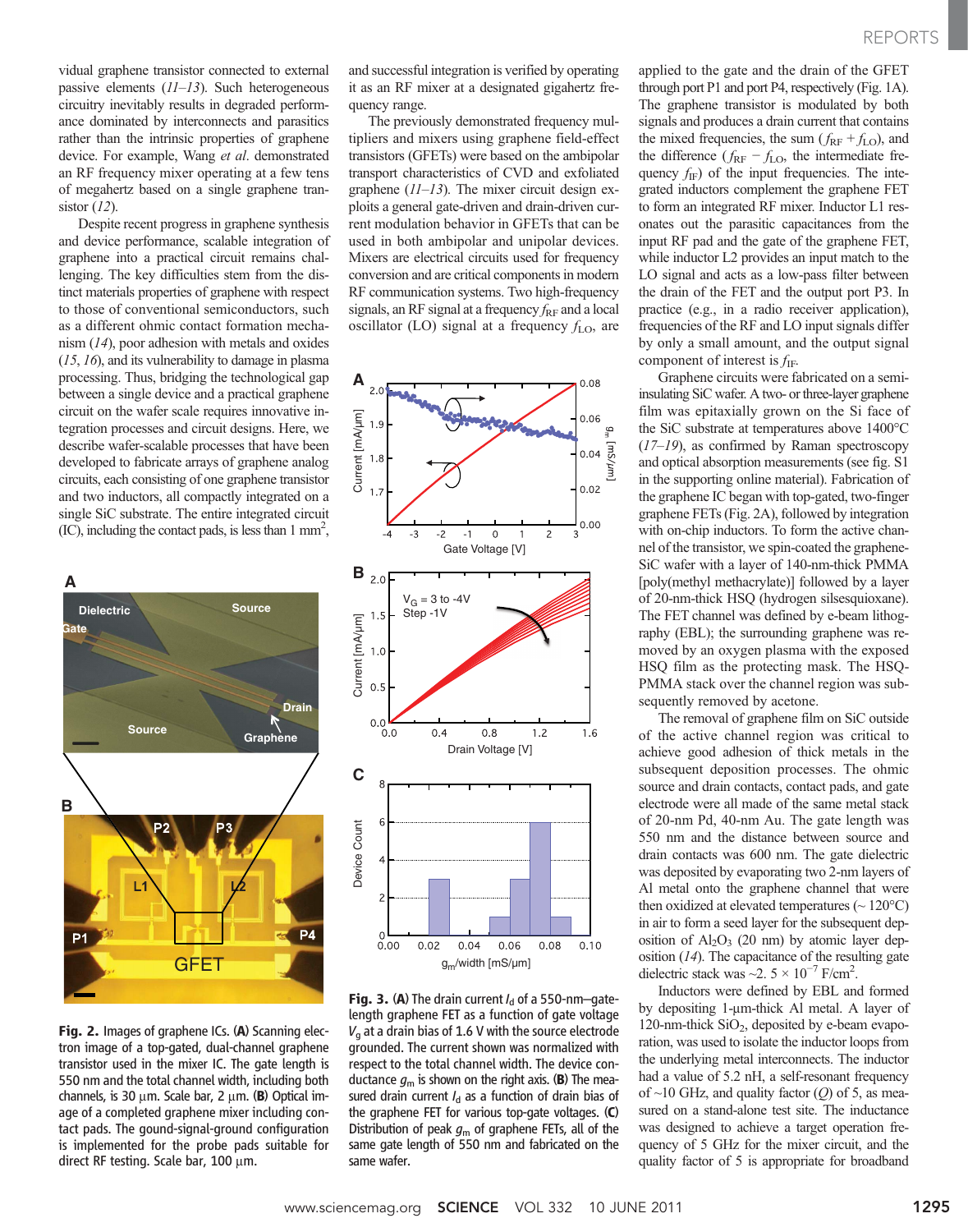operation. Figure 2B shows an image of the completed graphene circuit, including the inductors, GFET, and contact pads. The layout of the entire die, containing arrays of graphene ICs used as monitor devices and other testing components, is shown in fig. S3.

Figure 3A shows the current  $I_d$  and transconductance  $g_m$  as a function of gate voltage  $V_g$ of a typical graphene transistor with a gate length of 550 nm at drain voltage  $V_d = 1.6$  V measured at room temperature.Within the gate voltage range studied here, the GFETs always exhibited dominant n-type transport (6, 17, 19), which differs from the ambipolar characteristics typically observed in CVD and exfoliated graphene. The output characteristics of the GFET (Fig. 3B) exhibited a nearly linear  $I_d$ - $V_d$  dependence for all gate voltages up to a drain voltage of 1.6 V. These triode-like output characteristics resulted in a device transconductance that increased with rising  $V<sub>d</sub>$ . At a drain bias of 1.6 V, a current density above  $2 \text{ mA}/\mu\text{m}$  and a transconductance of 80  $\mu$ S/ $\mu$ m were achieved. The measured current density was enhanced by the high intrinsic doping level (up to  $10^{13}$  cm<sup>-2</sup>) of graphene. Figure 3C shows the distribution of the peak transconductance of 13 GFETs fabricated on the same wafer, with most devices ranging between 60 and  $80 \mu\text{S}/\mu\text{m}$ . The contact resistance of the graphene transistor, which included the source and drain contacts, was about  $600$  ohm  $\mu$ m. On the basis of the measured dc transconductance and gate capacitance, the intrinsic cut-off frequency of the GFET is estimated to be  $\sim$ 9 GHz for a gate length of 550 nm and drain bias of 1.6 V.

Unlike conventional mixers that are typically realized by applying LO and RF signals to a nonlinear device, such as a Schottky-barrier diode, the mixer IC discussed here uses channel resistance modulation of the graphene FET to achieve frequency mixing. The drain current exhibits a nearly linear dependence with respect to gate and drain voltages (Fig. 3, A and B) and can be expressed, to the first-order approximation, by  $I_d \approx A \cdot (B + g_m \cdot V_g) \cdot V_d$ , where A and B are constants. The frequency mixing becomes evident in view of the product term of  $V_g$  and  $V_d$ . Because the output signal is proportional to the drain current modulation, the power of output signal  $f_{\text{IF}}$  is proportional to the product of the transconductance  $g_m = \left(\frac{dI_d}{dV_g}\right)$  and the output conductance  $g_d = \left(\frac{dI_d}{dV_d}\right)$ . Although current saturation in the  $I_d$ - $V_d$  curves, which corresponding to a small  $g_d$ , is a desirable feature for RF and analog applications in general, it remains challenging to achieve well-behaved current saturation in graphene FETs, especially for small gate lengths (20, 21). Most graphene devices exhibit a triode-like  $I_d$ - $V_d$  behavior such as the one shown in Fig. 3B. By using the finite conductance  $g_d$  of graphene transistors to realize mixing, the output signal is linearly proportional to both gate and

drain input signals. This configuration has been

previously used with GaAs FETs operating in the linear region (22), achieving a superior linearity compared to mixers that use diodes or FETs operating in saturation mode.

Figure 4A displays the output frequency spectrum of the graphene mixer with input signals  $f_{\rm RF}$  = 3.8 GHz and  $f_{\rm LO}$  = 4 GHz and a drain bias of 2 V. The frequency mixing function was visible as two tones observed at frequencies  $f_{\text{IF}}$  of 200 MHz and  $f_{RF}$  +  $f_{LO}$  of 7.8 GHz. The higherfrequency tone was attenuated by the drain inductor and hence showed lower amplitude. The power of signal  $f_{IF}$  was proportional to that of the input RF signal up to  $P_{\text{RF}} = 12$  dBm for an LO signal as high as  $P_{\text{LO}} = 20$  dBm (fig. S5); this high level of linearity is expected from the mixer configuration as described above. The conversion loss, defined as the power ratio of the IF signal  $P_{\text{IF}}$ and the input RF signal  $P_{\text{RF}}$ , is about −27 dB. Figure 4B shows the dependence of conversion loss of the mixer on the LO frequency while maintaining  $f_{\text{IF}}$  at 200 MHz. The performance of this graphene mixer peaked around  $f_{\text{LO}} \sim 4.5$  GHz, which is in good agreement with the target frequency of 5 GHz. These results not only validate the proper function of the graphene circuit as an RF mixer, but also demonstrate successful inte-

Fig. 4. (A) A snapshot of output spectrum, between 0 and 10 GHz, of the mixer taken from the spectrum analyzer with  $f_{RF}$  = 3.8 GHz and  $f_{LO}$  = 4 GHz. Each  $x$  and  $y$  division corresponds to 1 GHz and 10 dBm, respectively. The graphene FET was biased at a drain bias of 2 V and a gate voltage of −2 V. The input RF power was adjusted to 0 dBm, so that the output spectrum power measured the actual loss (gain) with respect to the RF input. The frequency mixing was visible with two peaks observed at frequencies of 200 MHz and 7.8 GHz with signal power of -27 and −52 dBm, respectively. (B) Measured conversion loss of the graphene frequency mixer as a function of LO frequency. The conversion loss was normalized to the value at  $f_{LO} = 4$  GHz. The solid line is a guide to the eye. (C) Conversion loss of the

gration and operation of an active graphene device coupled with supporting components on a single chip.

Figure 4C shows the dependence of conversion loss of the mixer on dc gate voltage, revealing a trend that qualitatively follows the variation of transconductance  $g_m$  as a function of  $V_g$  (Fig. 3A). The strong correlation between the conversion loss and  $g_m$  shows that performance of the graphene mixer was determined by the properties of GFET itself and not by parasitic signal transmission. The conversion gain can be enhanced by further improving  $g_m$ , e.g., by adopting a thinner oxide and a shorter channel length. As the drain voltage increases from 0.3 to 2 V, the conversion loss is improved by about +3 dB, in agreement with the increasing  $g_m$  with  $V_d$  (Fig. 3B). The conversion loss of all mixers fabricated on the same wafer and measured at identical dc bias conditions varied within  $\pm 2$  dB (Fig. 4D). To evaluate temperature response of these graphene ICs, we measured the mixer performance as a function of temperature up to  $T = 400$  K. In conventional semiconductor devices, the performance is usually severely degraded as T increases, and additional feedback circuitry is required to minimize the thermal sensitivity. In contrast, the con-



mixer measured as a function of  $V_q$  of the graphene FET, normalized to the value at  $V_q = -3$  V. (D) Distribution of the conversion loss of seven working graphene mixer ICs, all fabricated on the same wafer. The conversion loss was normalized to their average value. (E) Temperature dependence of conversion loss of the graphene mixer between 300 and 400 K measured at  $V_d = 1$  V and  $V_q = -1$  V. The conversion loss was normalized to the value at 300 K, showing performance degradation less than 1 dB in this temperature range. The solid line is a guide to the eye.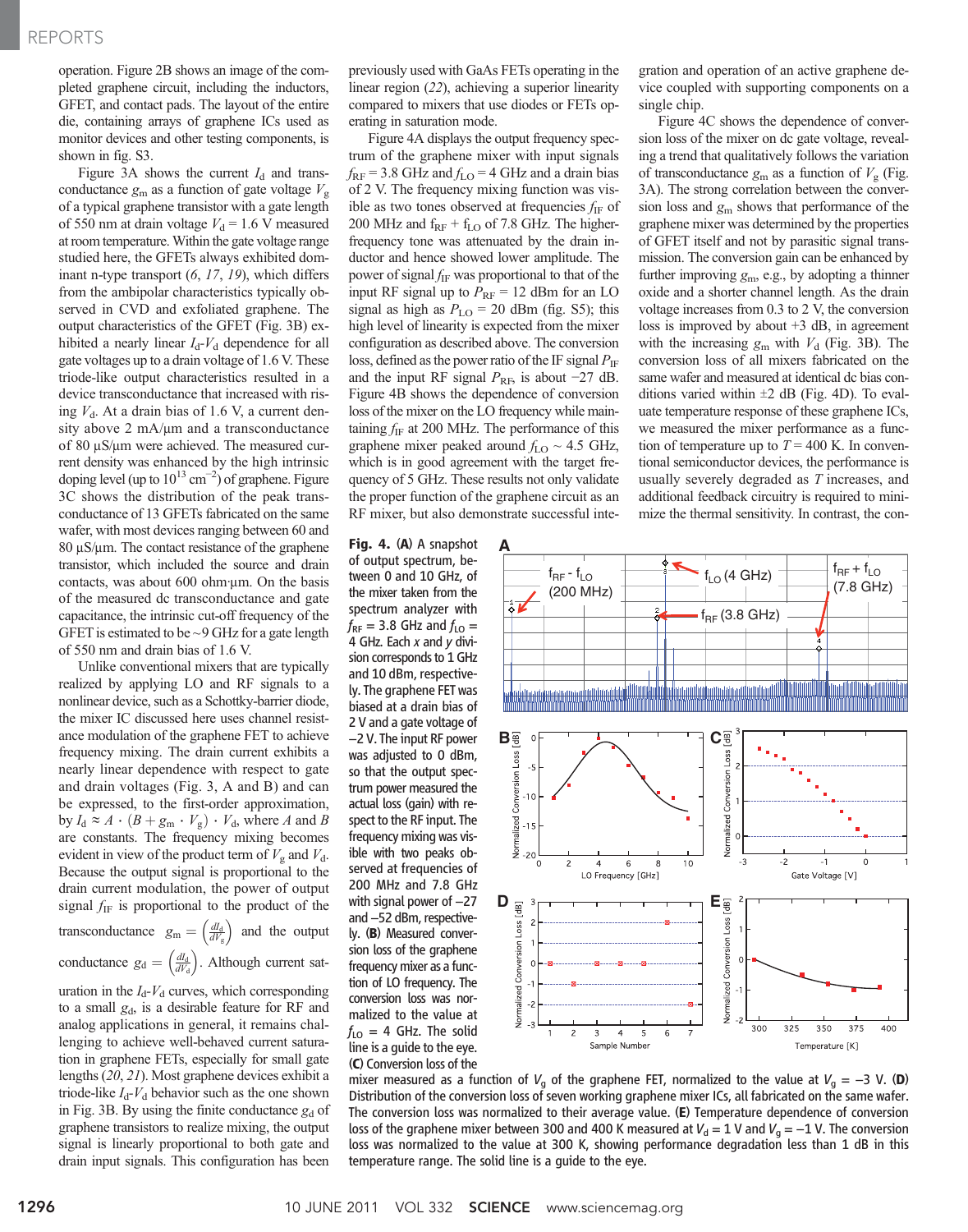version loss of the graphene mixer exhibits little, if any, temperature dependence with a variation below 1 dB in this wide range from 300 to 400 K (Fig. 4E). The absence of strong temperature dependence of graphene ICs is attributed to a degenerate doping level in these GFETs and a nearly T-independent scattering mechanism associated with optical phonons at high biases (8, 20, 23).

The integration techniques and operating principles of graphene circuits described here can be applied to CVD graphene and are also compatible with optical lithography for reduced cost and enhanced throughput. The fabricated graphene IC achieved a 27-dB conversion loss at 4 GHz. In comparison, previously reported graphene-based mixers operated at 10 MHz with a 40-dB conversion loss (14), and a commercially available GaAs-based mixer achieves 7-dB conversion loss at 1.95 GHz (24). In addition, the operation of these mixers required external passive components, whereas the graphene mixer presented here was integrated. The use of thin high-k dielectrics (e.g., 2 nm  $HfO<sub>2</sub>$ ) or highly scaled gate lengths (e.g., 40 nm) (8) could improve the FET transconductance by a factor of 10, which would lead to an enhancement of more than 20 dB in conversion gain for the graphene mixer. Moreover,

such FET improvement in combination with the integration scheme described here would also enable other graphene-based circuits, such as amplifiers and oscillators, and their use in wireless communication systems.

#### References and Notes

- 1. A. K. Geim, K. S. Novoselov, Nat. Mater. 6, 183 (2007).
- 2. Y. B. Zhang, Y. W. Tan, H. L. Stormer, P. Kim, Nature 438, 201 (2005).
- 3. C. Berger et al., Science 312, 1191 (2006).
- 4. P. Avouris, Nano Lett. **10**, 4285 (2010).
- 5. K. Bolotin et al., Solid State Commun. 146, 351 (2008).
- 6. Y.-M. Lin et al., Science 327, 662 (2010).
- 7. J. S. Moon et al., IEEE Electron Device Lett. 31, 260 (2010).
- 8. Y. Wu et al., Nature 472, 74 (2011).
- 9. Y.-M. Lin et al., Nano Lett. 9, 422 (2009).
- 10. L. Liao et al., Nature 467, 305 (2010).
- 11. H. Wang, D. Nezich, J. Kong, T. Palacios, IEEE Electron Device Lett. 30, 547 (2009).
- 12. H. Wang, A. Hsu, J. Wu, J. Kong, T. Palacios, IEEE Electron Device Lett. 31, 906 (2010).
- 13. X. Yang, G. Liu, A. A. Balandin, K. Mohanram, ACS Nano 4, 5532 (2010).
- 14. F. Xia, V. Perebeinos, Y.-M. Lin, Y. Wu, P. Avouris, Nat. Nanotechnol. 6, 179 (2011).
- 15. S. Kim et al., Appl. Phys. Lett. 94, 062107 (2009).
- 16. Q. H. Wang, M. C. Hersam, Nat. Chem. 1, 206 (2009).

17. C. Dimitrakopoulos et al., J. Vac. Sci. Technol. B 28, 985 (2010).

- 18. D. K. Gaskill et al., ECS Trans. 19, 117 (2009).
- 19. K. V. Emtsev et al., Nat. Mater. 8, 203 (2009).
- 20. I. Meric et al., Nat. Nanotechnol. 3, 654 (2008).
- 21. C. R. Dean et al., Nat. Nanotechnol. 5, 722 (2010). 22. S. A. Maas, IEEE Trans. Microw. Theory Tech. 35, 425
- (1987).
- 23. V. Perebeinos, P. Avouris, Phys. Rev. B 81, 195442 (2010).
- 24. ADL5350 from Analog Devices; the datasheet is available at www.analog.com/static/imported-files/data\_sheets/ ADL5350.pdf
- Acknowledgments: We are grateful to B. Ek and J. Bucchignano for technical assistance and to D. K. Gaskill for providing some epitaxial graphene wafers for testing. We also acknowledge discussions with F. Xia, T. Mcardle, H.-Y. Chiu, and C. Y. Sung. We thank Defense Advanced Research Projects Agency (DARPA) for financial support through the CERA program (contract FA8650-08-C-7838). The views, opinions, and/or findings contained here are those of the authors and do not represent the official views or policies of DARPA or the Department of Defense.

### Supporting Online Material

www.sciencemag.org/cgi/content/full/332/6035/1294/DC1 Materials and Methods Figs. S1 to S6 References

16 February 2011; accepted 22 April 2011 10.1126/science.1204428

# Endotoxin-Induced Structural Transformations in Liquid Crystalline Droplets

I-Hsin Lin,<sup>1</sup> Daniel S. Miller,<sup>1</sup> Paul J. Bertics,<sup>2</sup> Christopher J. Murphy,<sup>3,4</sup> Juan J. de Pablo, $^1$  Nicholas L. Abbott $^{1\star}$ 

The ordering of liquid crystals (LCs) is known to be influenced by surfaces and contaminants. Here, we report that picogram per milliliter concentrations of endotoxin in water trigger ordering transitions in micrometer-size LC droplets. The ordering transitions, which occur at surface concentrations of endotoxin that are less than 10−<sup>5</sup> Langmuir, are not due to adsorbate-induced changes in the interfacial energy of the LC. The sensitivity of the LC to endotoxin was measured to change by six orders of magnitude with the geometry of the LC (droplet versus slab), supporting the hypothesis that interactions of endotoxin with topological defects in the LC mediate the response of the droplets. The LC ordering transitions depend strongly on glycophospholipid structure and provide new designs for responsive soft matter.

The functional properties of inorganic and organic materials have been manipulated through the deliberate introduction of defects and grain boundaries, as well as through the partitioning of low concentrations of dopant spe-

\*To whom correspondence should be addressed. E-mail: abbott@engr.wisc.edu

cies to these localized regions of the materials  $(1-4)$ . For soft materials, such as liquid crystals (LCs), geometrical confinement within micrometer-sized systems has been shown to lead to the formation of a range of thermodynamically stable defects with nanoscopic dimensions and varied topologies (points, lines, rings)  $(5-11)$ . In this paper, we report that confinement of LCs within micrometer-sized droplets dispersed in water can lead to ordering transitions in the LC droplets that are highly specific and sensitive to a particular bacterial glycophospholipid. These ordering transitions occur at concentrations of lipid that are six orders of magnitude lower than previously reported adsorbatedriven ordering transitions in LC systems (10–13).

Endotoxin is a bacterial lipopolysaccharide comprised of a glycophospholipid (called lipid A) (Fig. 1A) in addition to two polysaccharide domains. Lipid A has six tails, and thus it is structurally distinct from all other lipids (14). We investigated the interactions of endotoxin from Escherichia coli, the lipid A portion of endotoxin, and the other phospholipids and surfactants shown in Fig. 1, B to D, with micrometer-sized droplets of nematic LC [4′-pentyl-4-cyanobiphenyl (5CB)] (Fig. 1E) that were dispersed initially in endotoxin-free water  $(15)$ . In the absence of endotoxin, brightfield (Fig. 1F) and polarized light micrographs (Fig. 1G) revealed the presence of two point defects (surface defects, called boojums) located at the "poles" of the LC droplets, corresponding to a so-called bipolar configuration of the droplet where the LC assumes a tangential orientation at the droplet surface (Fig. 1H) (5). After the addition of endotoxin to the water at a concentration of  $1 \mu$ g/ml, both bright-field (Fig. 1I) and polarized light imaging (Fig. 1J) revealed a reordering of the LC within the droplet to a so-called radial configuration, corresponding to a single defect located at the droplet center and LC oriented perpendicular to the droplet surface (Fig.  $1K$ ) (5). Upon measuring the fraction of LC droplets within a solution of endotoxin that exhibited the radial configuration (Fig. 1L), we found that remarkably low concentrations of endotoxin (<1 pg/ml) trigger the ordering transition. Consistent with our conclusion that the interaction of the LC droplets and endotoxin was responsible for the ordering transition, the fraction of LC droplets in the radial configuration increased with the concentration of endotoxin (Fig. 1L). The response of the LC

<sup>&</sup>lt;sup>1</sup>Department of Chemical and Biological Engineering, University of Wisconsin–Madison, 1415 Engineering Drive, Madison, WI 53706-1607, USA. <sup>2</sup>Department of Biomolecular Chemistry, University of Wisconsin–Madison, 1300 University Avenue, Madison, WI 53706-1510, USA. <sup>3</sup>Department of Ophthalmology and Vision Science, School of Medicine, University of California, Davis, CA 95616, USA. <sup>4</sup>Department of Veterinary Surgical and Radiological Sciences, School of Veterinary Medicine, University of California, Davis, CA 95616, USA.